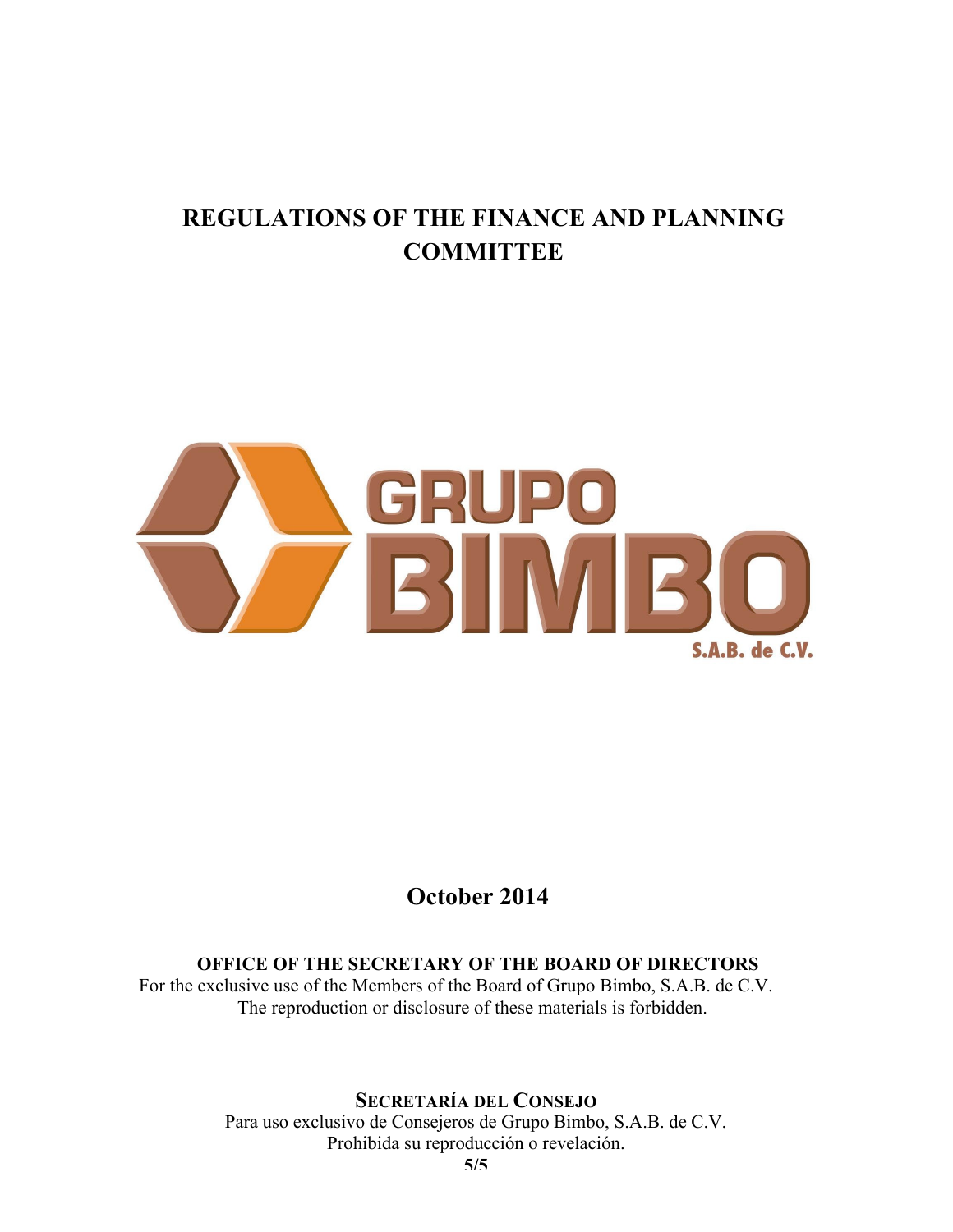#### **CONTENT**

- 1. COMPOSITION.
- 2. FUNCTIONS.
- 3. FUNCTIONS AND POWERS.
- 4. REPORTS OF THE CHAIRMAN OF THE COMMITTEE.

#### **SECRETARÍA DEL CONSEJO** Para uso exclusivo de Consejeros de Grupo Bimbo, S.A.B. de C.V. Prohibida su reproducción o revelación.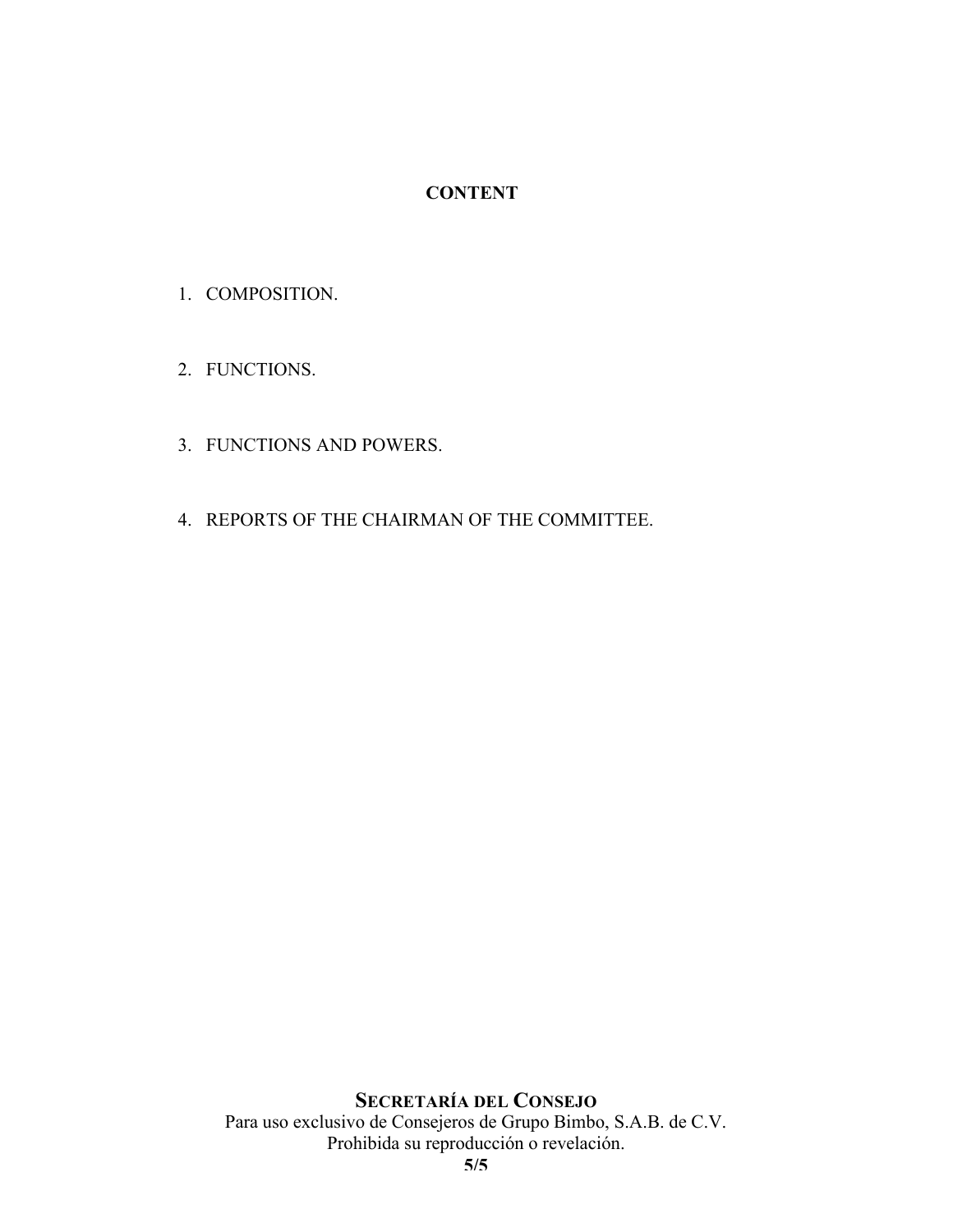#### **1. Composition.**

- 1.1. In order to perform its functions, the Board of Directors, shall have the help of the Committees that the Board of Directors itself constitutes.
- 1.2.The Finance and Planning Committee shall be composed by a minimum of 3 (three) members appointed by the Board of Directors itself or by the Shareholders´ Meeting. The members of the Committee shall not have alternates.
- 1.3.The Chairman of the Committee may be appointed by the Shareholders´ Meeting or by the Board of Directors and shall not be the head of the aforementioned Board of Directors.

#### **2. Function.**

- 2.1. The Committee shall meet at least twice a year, having the authority for holding extraordinary meetings as required by the circumstances.
- 2.2. The agenda for each meeting shall be drafted and provided to the members of the prior to the meeting.
- 2.3. In order for the meetings of the Committee to be valid, the attendance of the majority of the members of the Committee shall be required; likewise, the presence of other persons whose attendance is deemed convenient may also be required.
- 2.4. The Committee shall adopt resolutions through a majority of votes of the members in attendance.
- 2.5. The Chairman of the Committee shall have the casting vote.
- 2.6. The resolutions adopted outside the Meeting of the Committee, by unanimous vote of all of the members thereof, shall have the same validity as if said resolutions had been adopted during a Meeting of the Committee, if and when the aforesaid are confirmed in writing.
- 2.7. The Chairman of the Committee shall preside the Meetings and, in the absence thereof, the Meetings shall be presided by one of the members of the Committee, appointed through a majority vote of those in attendance.

#### **SECRETARÍA DEL CONSEJO**

Para uso exclusivo de Consejeros de Grupo Bimbo, S.A.B. de C.V. Prohibida su reproducción o revelación.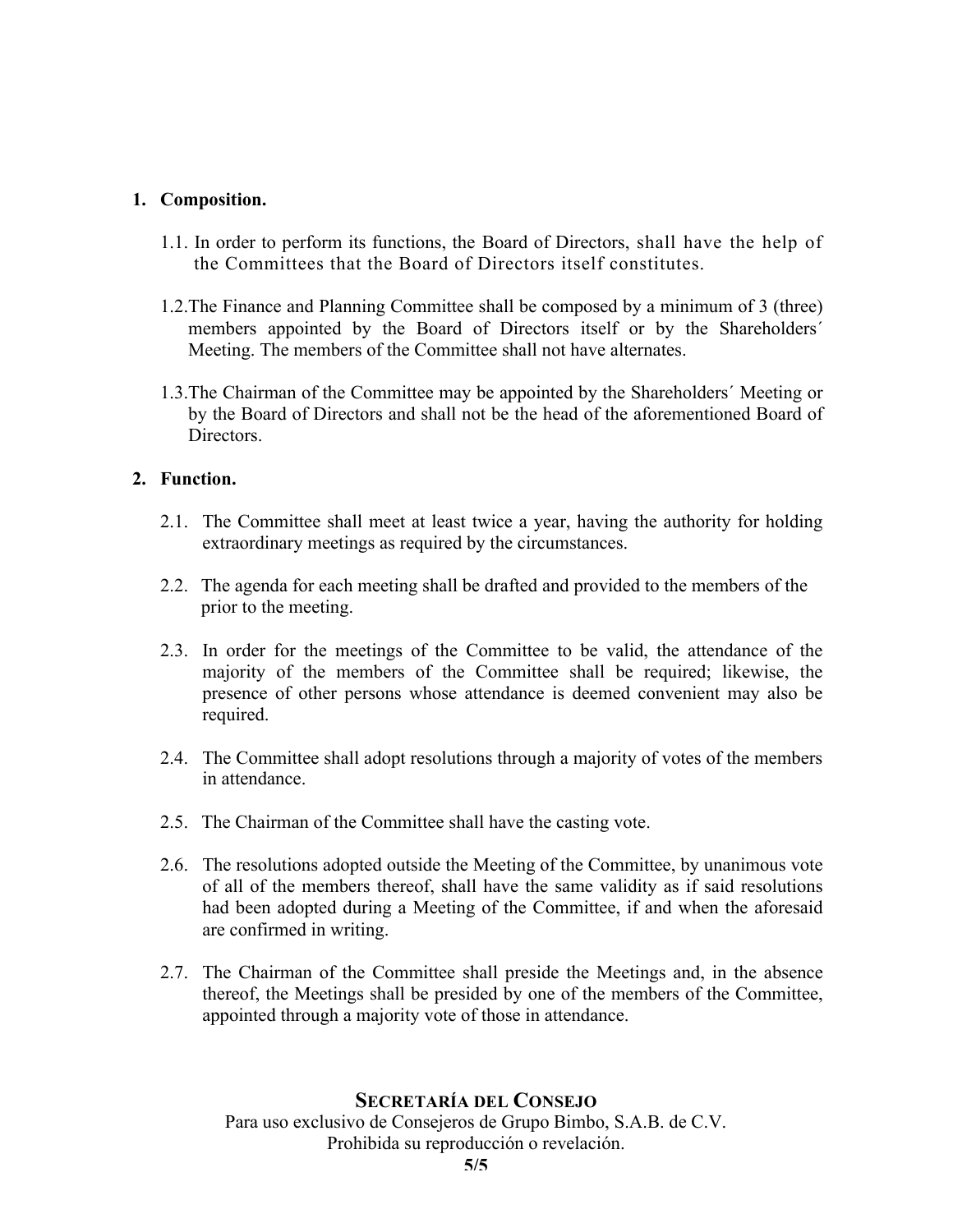- 2.8. The members of the Committee shall appoint a person who shall act as Secretary of the Meeting. The minutes of each Committee meeting shall be signed by the persons acting as Chairman and Secretary of each Meeting, as well as by those persons in attendance who wish to do so.
- 2.9. The members of the Committee shall invariably be constituted as a collegiate entity and, their powers shall not be conferred upon individuals, such as Directors, Managers, Members of the Board, Delegates or Legal Representatives or others the equivalent thereof, with the understanding that the aforementioned limitation shall not be applicable to the execution of concrete and individual actions undertaken by the persons appointed for said purposes by the Committee.
- 2.10. The Committee shall inform the Board of Directors of its activities, at least once a year, as well as at any time following the occurrence of matters or acts that are of significance for the Company and which in their opinion must be informed.
- 2.11. All the information received by the members of the Finance and Planning Committee shall, at all times, be the property of the Company and the subsidiaries thereof and therefore shall not, in any manner, be disclosed to third parties without prior compliance with the policies on disclosure of information of the Company and shall also have the authorization of the Chairman of the Board of Directors.
- 2.12. The members of the Committee who in the course of any transaction have an interest that differs from the interests of the Company, shall abstain from participating in all discussions and resolutions adopted with regard to the matter and shall specifically state the aforementioned to the other members of the **Committee**

#### **3. Functions and Powers.**

- 3.1. *Long-Term Strategies*. The Finance and Planning Committee shall analyze and submit for the approval of the Board of Directors, the evaluation of the long-term strategies and budgets, as well as all the principal investment and financing policies of the Company.
- 3.2.*Transactions*. With the express delegation granted by the Board of Directors, the Committee may approve:
	- 3.2.1. Transactions that imply the acquisition or disposal of assets with a value that is equal to or less than three percent of the assets of the Company.
	- 3.2.2. Issue guarantees or undertake liabilities in a total amount that is equal to or less than three percent of the consolidated assets of the Company.

#### **SECRETARÍA DEL CONSEJO**

Para uso exclusivo de Consejeros de Grupo Bimbo, S.A.B. de C.V. Prohibida su reproducción o revelación.